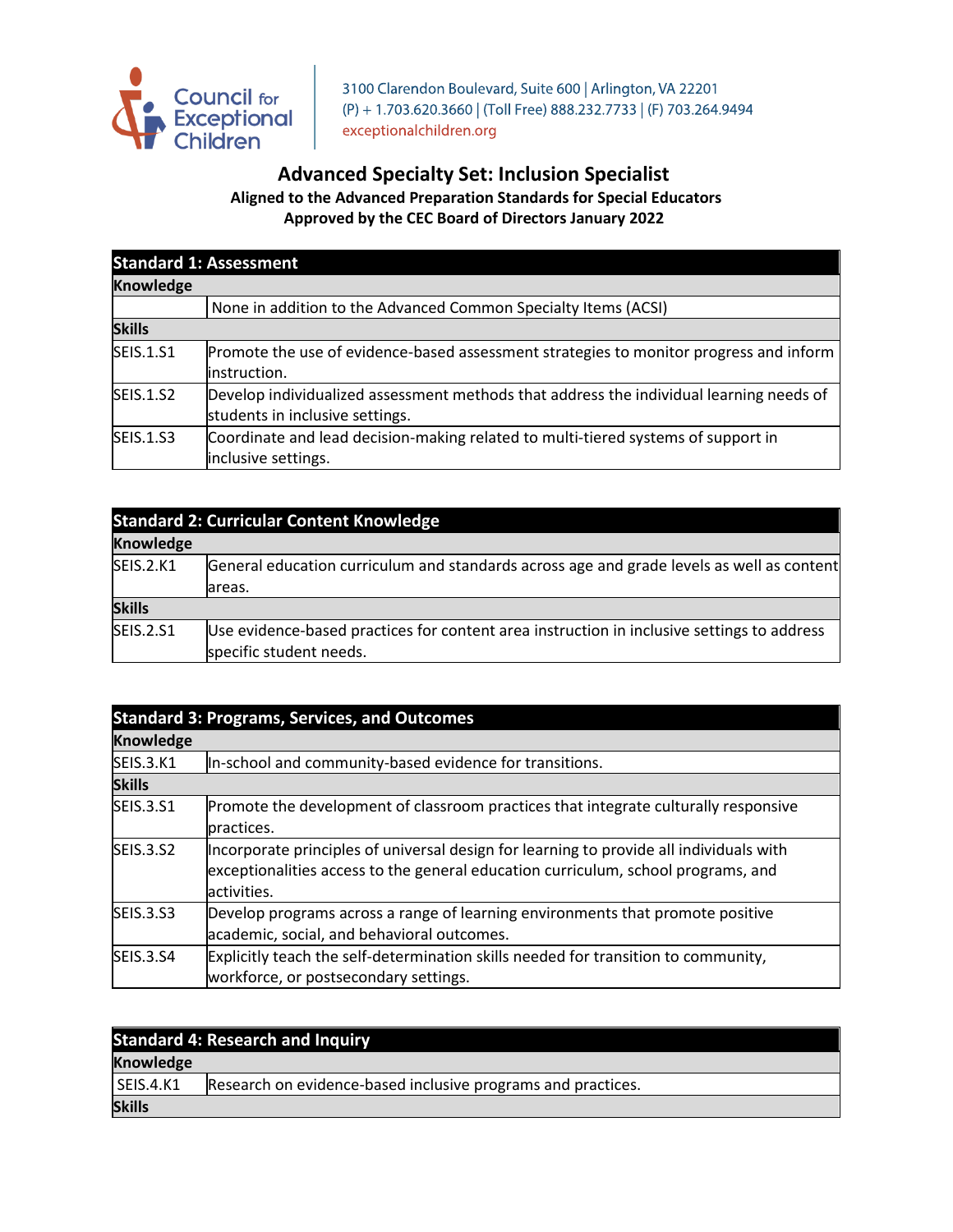| SEIS.4.S1 | Analyze and evaluate student data to inform educational decisions and allocation of |
|-----------|-------------------------------------------------------------------------------------|
|           | resources.                                                                          |
| SEIS.4.S2 | Collaborate with stakeholders in designing, implementing, and evaluating inclusive  |
|           | practices, policies, and procedures.                                                |

| <b>Standard 5: Leadership and Policy</b> |                                                                                                  |
|------------------------------------------|--------------------------------------------------------------------------------------------------|
| <b>Knowledge</b>                         |                                                                                                  |
| <b>SEIS.5.K1</b>                         | Historical, social, and educational significance of legislation, litigation, advocacy, and other |
|                                          | influences on the development of inclusive practices.                                            |
| <b>SEIS.5.K2</b>                         | Existing barriers and opportunities that affect inclusive practices.                             |
| <b>Skills</b>                            |                                                                                                  |
| <b>SEIS.5.S1</b>                         | Advocate on behalf of individuals with exceptionalities and their families related to            |
|                                          | appropriate and effective inclusive programs.                                                    |
| <b>SEIS.5.S2</b>                         | Support other stakeholders in understanding policies and research that guide practices           |
|                                          | related to inclusive programs.                                                                   |
| <b>SEIS.5.S3</b>                         | Collaborate on school change initiatives that produce or improve effective and                   |
|                                          | appropriate inclusive programs.                                                                  |
| <b>SEIS.5.S4</b>                         | Provide leadership to influence inclusive policies and practices to improve outcomes for         |
|                                          | individuals.                                                                                     |
| <b>SEIS.5.S5</b>                         | Advocate for innovations that promote effective inclusive practices.                             |

| <b>Standard 6: Professional and Ethical Practice</b> |                                                                                                                             |
|------------------------------------------------------|-----------------------------------------------------------------------------------------------------------------------------|
| <b>Knowledge</b>                                     |                                                                                                                             |
| <b>SEIS.6.K1</b>                                     | Barriers related to inclusive practices                                                                                     |
| <b>Skills</b>                                        |                                                                                                                             |
| <b>SEIS.6.S1</b>                                     | Develop and implement professional development that improves inclusive instructional<br>practices and outcomes.             |
| <b>SEIS.6.S2</b>                                     | Engage in reflective inquiry and coaching to facilitate ongoing professional growth in self<br>and others.                  |
| <b>SEIS.6.S3</b>                                     | Ensure mandated supports and services are implemented in an inclusive environment by<br>qualified, effective professionals. |

| <b>Standard 7: Collaboration</b> |                                                                                 |
|----------------------------------|---------------------------------------------------------------------------------|
| <b>Knowledge</b>                 |                                                                                 |
| <b>SEIS.7.K1</b>                 | Intersection of culture and collaboration.                                      |
| <b>Skills</b>                    |                                                                                 |
| <b>SEIS.7.S1</b>                 | Facilitate group processes to address issues of inclusive practices and service |
|                                  | delivery within systems of support.                                             |
| <b>SEIS.7.S2</b>                 | Use a range of interpersonal and technology-based interactive formats to foster |
|                                  | communication and collaboration.                                                |
| <b>SEIS.7.S3</b>                 | Facilitate equity among participants even during difficult interactions.        |
| <b>SEIS.7.S4</b>                 | Collaboratively promote family members' participation with stakeholders.        |